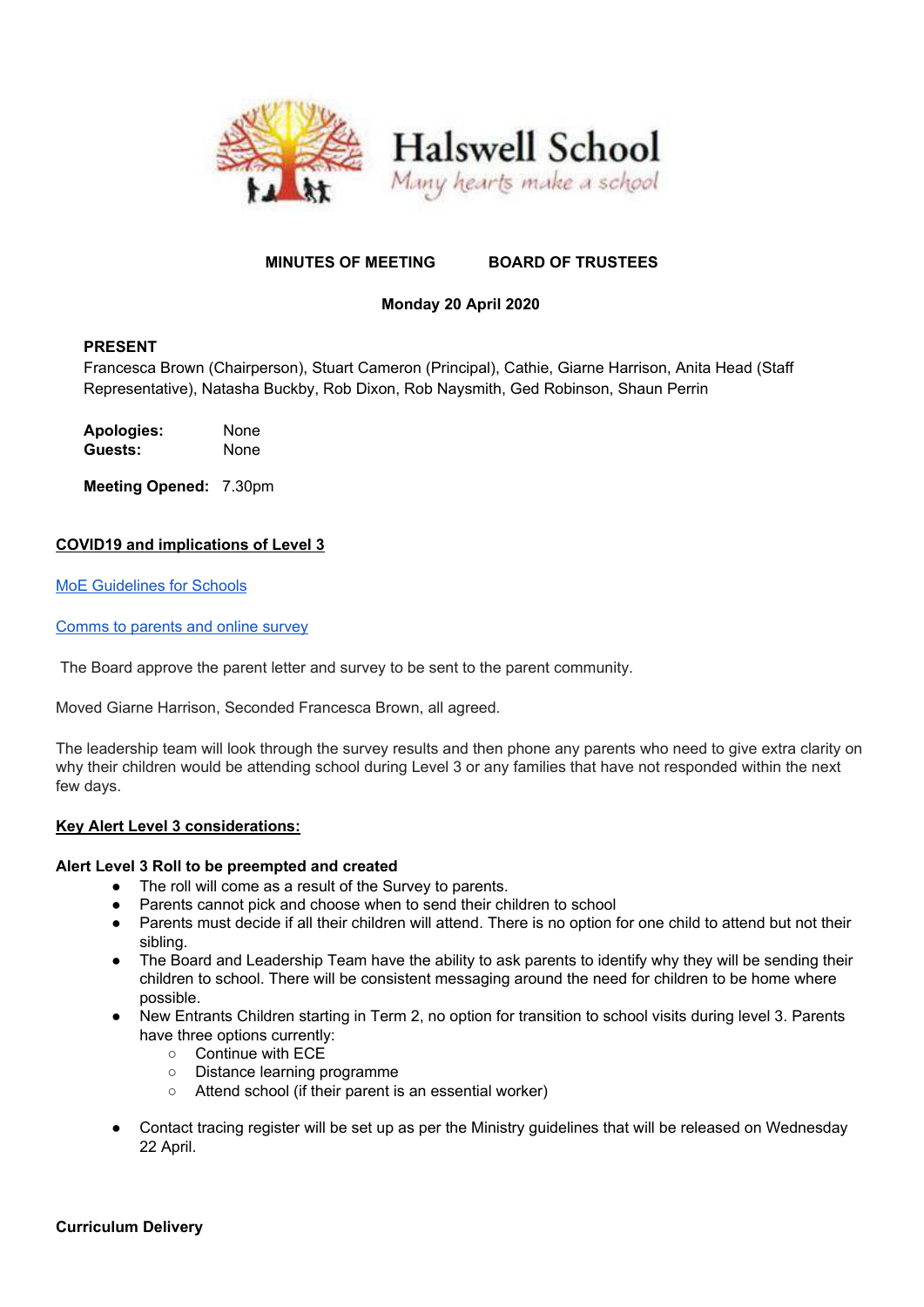- All learning will be the same. Learning done in class will be the same as the at-home, distance learning.
- Children attending school will be required to bring their own device where possible.
- Enrichment programmes will continue running via Zoom and Lexia as they are currently.
- High needs children These children are unlikely to be back to school at Level 3, if any were to attend, there could be a challenge with no Teacher Aides. Survey results will help pre-empt any need for this.
- Learning through play is unable to occur as children cannot share equipment of any kind.
- Children are expected to have their own individual stationary.

#### **Bubbles**

- All children and staff must adhere to physical distancing regulations: 1 Metre inside and 2 Metres outside.
- Bubbles created within the school (10 children and two adults) will stay together the whole time at school and under Alert Level 3.
- Bubbles likely to be organised by Whanau groups and include siblings.
- Parents to be reminded and notified that although the school will take all reasonable and practical steps to adhere to the 1m and 2m physical distancing, the school can not guarantee that this will be possible to at all times.
- Break times and start/finish times to be staggered so bubbles at school do not mix.
- Parents to given designated drop off zones and times to restrict additional access to grounds.
- Full staff and team meetings will continue via Zoom.

#### **Staff**

- Results of staff survey regarding return to work and who is at higher-risk categories show the number of staff impacted is approx 25%.
- School can be accessed from Tuesday 21 April, Stuart to contact the caretakers and work with them on necessary steps for getting the school ready to be re-opened.
- Teachers to not be required to be back at school until next week.
- Performing Arts and Itinerant lessons are currently occurring online.
- Possibility of shorter days and staggering breaks during the school day is being looked at.
- PPE is currently not required for staff. The school will communicate with parents the suggestion of having children attend school in freshly clean uniform daily.
- All staff expected to arrive between 8.15am-8.30am and leave school grounds by 3.15pm daily

#### **International Fee Paying Students**

● Penny in contact with the families. They are currently receiving the same distance learning as all the other students.

#### **Additional Comms to go out to parents on Thursday or Friday**

- **•** This information will reinforce the public health risk for students not following distancing guidelines
- Behavioural concerns Parents to be notified that there will be little to no tolerance for this. If this were to occur on more than one occasion, the parents will be made to come and collect the child.
- Once families attending school are identified, they will receive specific information about what school will be like.

The Board acknowledge all the work the school has done to get all of the online learning and maintain connections between staff, students and the wider school community during this time.

The Board will send a message of appreciation to the staff.

Francesca to send this to Stuart to be sent on to all staff.

Signed: Date: 19th May 2020